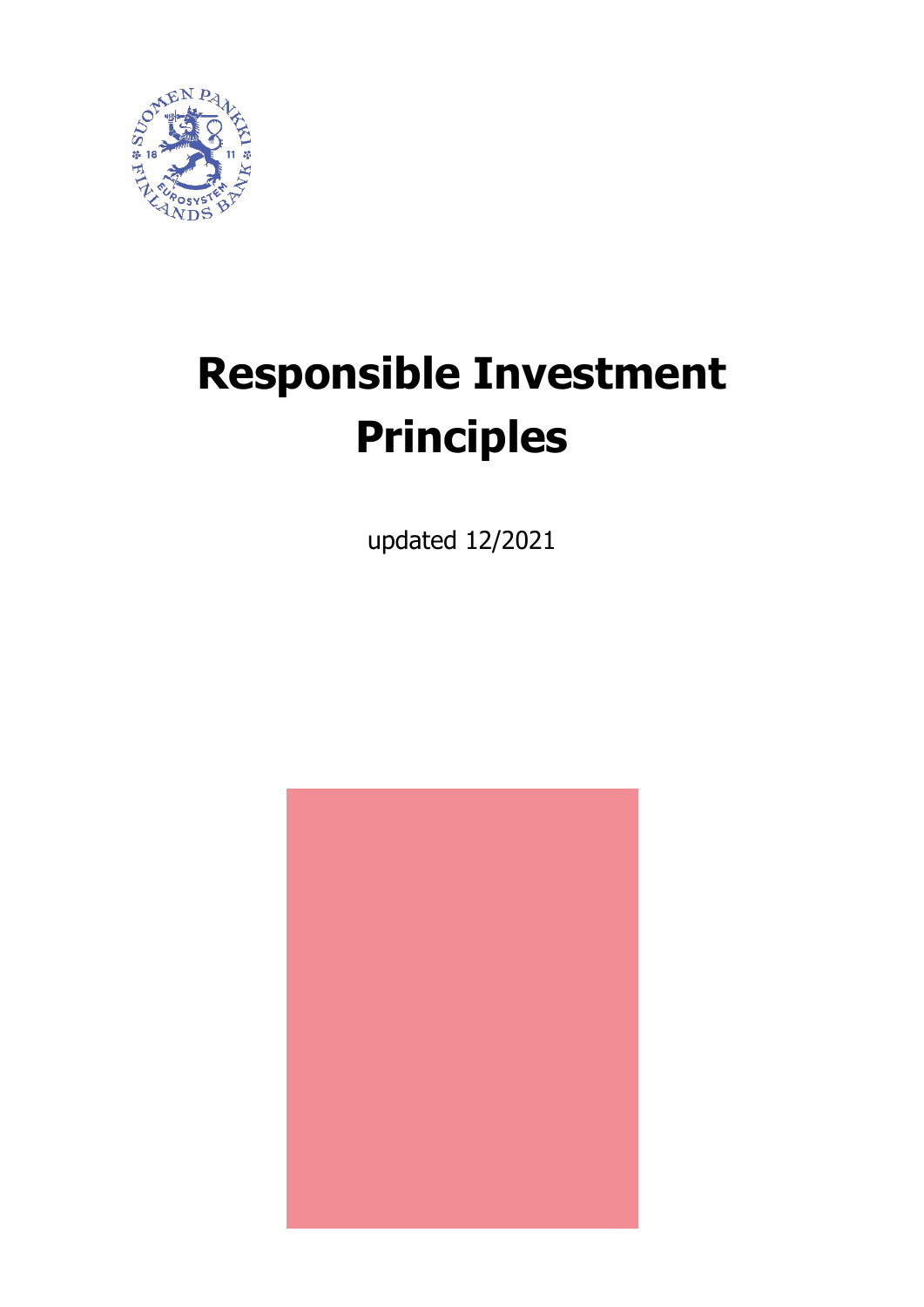## 1. Introduction

The Bank of Finland is Finland's monetary authority and national central bank. Its tasks include the management of its own financial assets, such as the foreign reserves as well as the management of the Bank´s share of the ECB's foreign reserves. Through its investment activities, the Bank of Finland secures the value of its financial assets and its ability to support the liquidity of the banking system, whenever necessary. The Bank of Finland invests and manages its financial assets in accordance with central bank objectives and taking into account the risks and responsibility aspects related to investment activities. Responsible investment generally means the appropriate recognition of environmental, social and corporate governance issues in investment activities.

This document applies to the Bank of Finland's own financial assets, the management principles for which the Bank decides for itself. This document does not, therefore, apply to, for example, the ECB's asset purchase programmes,management of the ECB's foreign reserves or holdings of special drawing rights (SDRs) allocated by the International Monetary Fund (IMF).

## 2. Responsible investment at the Bank of Finland

The foundations of our sustainability lie in our core activities. Our mission is based on building economic stability and, therewith, promoting the wellbeing of the population. Climate risk management is a key focus area in our responsibility programme, introduced in 2019. We also contribute to climate action through responsible investment. By signing the UN-supported Principles for Responsible Investment (PRI) in December 2019, we have committed ourselves to incorporating environmental, social and corporate governance issues into our investment decisions and ownership policies and practices. To us, signing these principles means that sustainability is a key criterion in our investment activities; we actively develop our responsible investment practices and report annually on our progress. Responsible investment does not weaken the risk-return ratio of our investment portfolio.

#### Picture 1. **Responsible Investment**

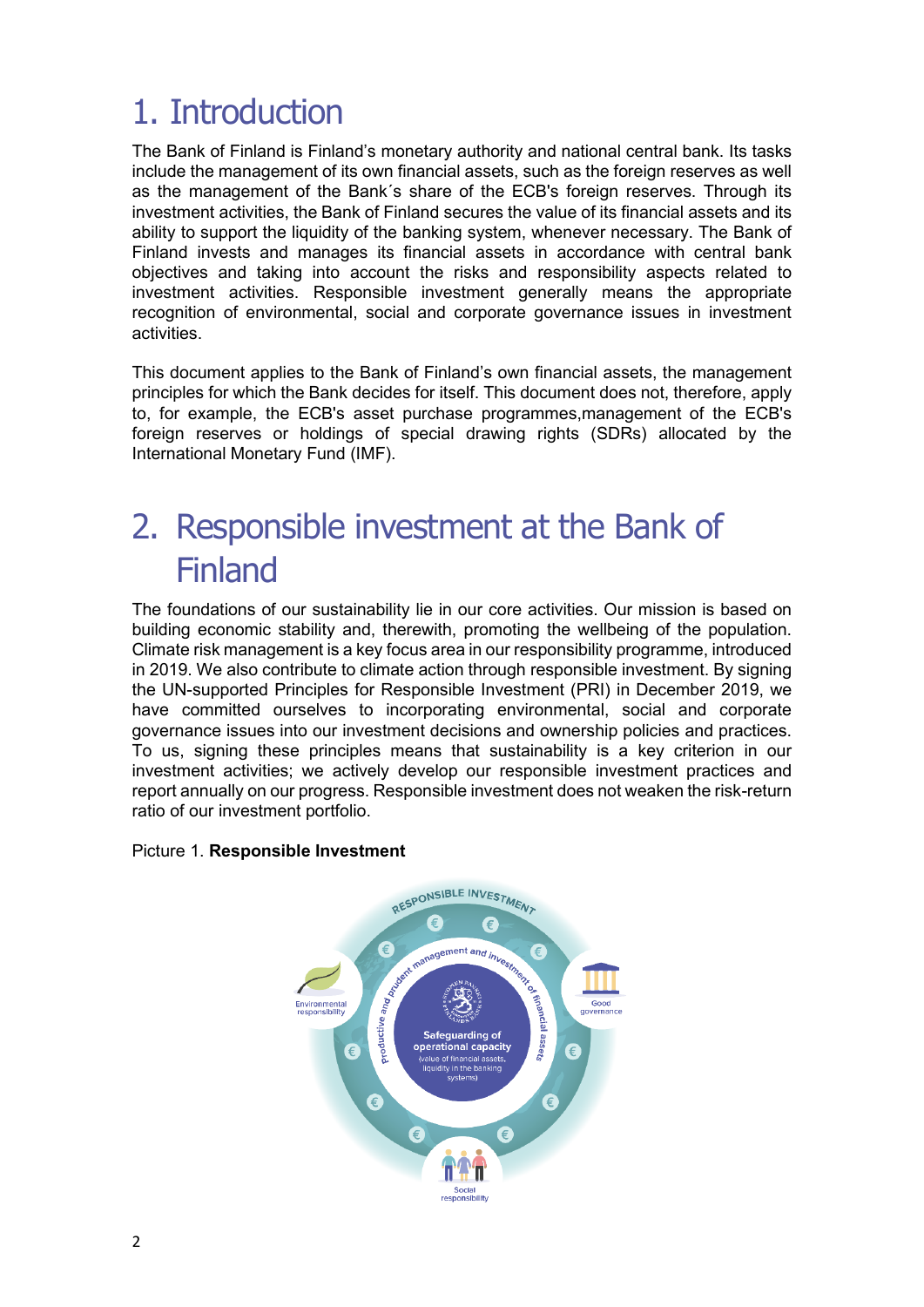In addition to maintaining responsible practices in our own investment activities, we endeavour to promote responsible investment by playing an active role in various networks and by participating in public discussions.

In our activities and reporting, we adhere to a selection of international recommendations, within the limits of our tasks as a central bank. We report annually on responsible investments concerning our financial reserves, not only in our annual report but also in accordance with the PRI reporting framework. Our reports will also draw on the recommendations issued by the NGFS (Central Banks and Supervisors Network for Greening the Financial System) and the TCFD (Task-Force for Climate-Related Financial Disclosure).

### 2.1 The Bank of Finland's approaches to responsible investment

From the various approaches to responsible investment, investors can choose those most suited to their own investment strategies. We have chosen ESG integration, normbased screening and thematic investments as components in our responsible investment activities. We are not currently investing directly in equities, and therefore our emphasis on active ownership, voting and engagement, in particular, relates to integrating responsible investment practices when we select and monitor asset managers.



#### Picture 2. **Approaches to responsilility**

## 2.1.1ESG integration

ESG integration means including responsibility criteria alongside the traditional financial factors in investment decisions. Our portfolio managers consider ESG factors and employ both external and internal resources when assessing the sustainability of investments and potential investments. In indirect investments, our emphasis is on assessing asset managers from the perspective of responsible investment practices. Active ownership is assessed on a fund-by-fund basis. Individual investees may be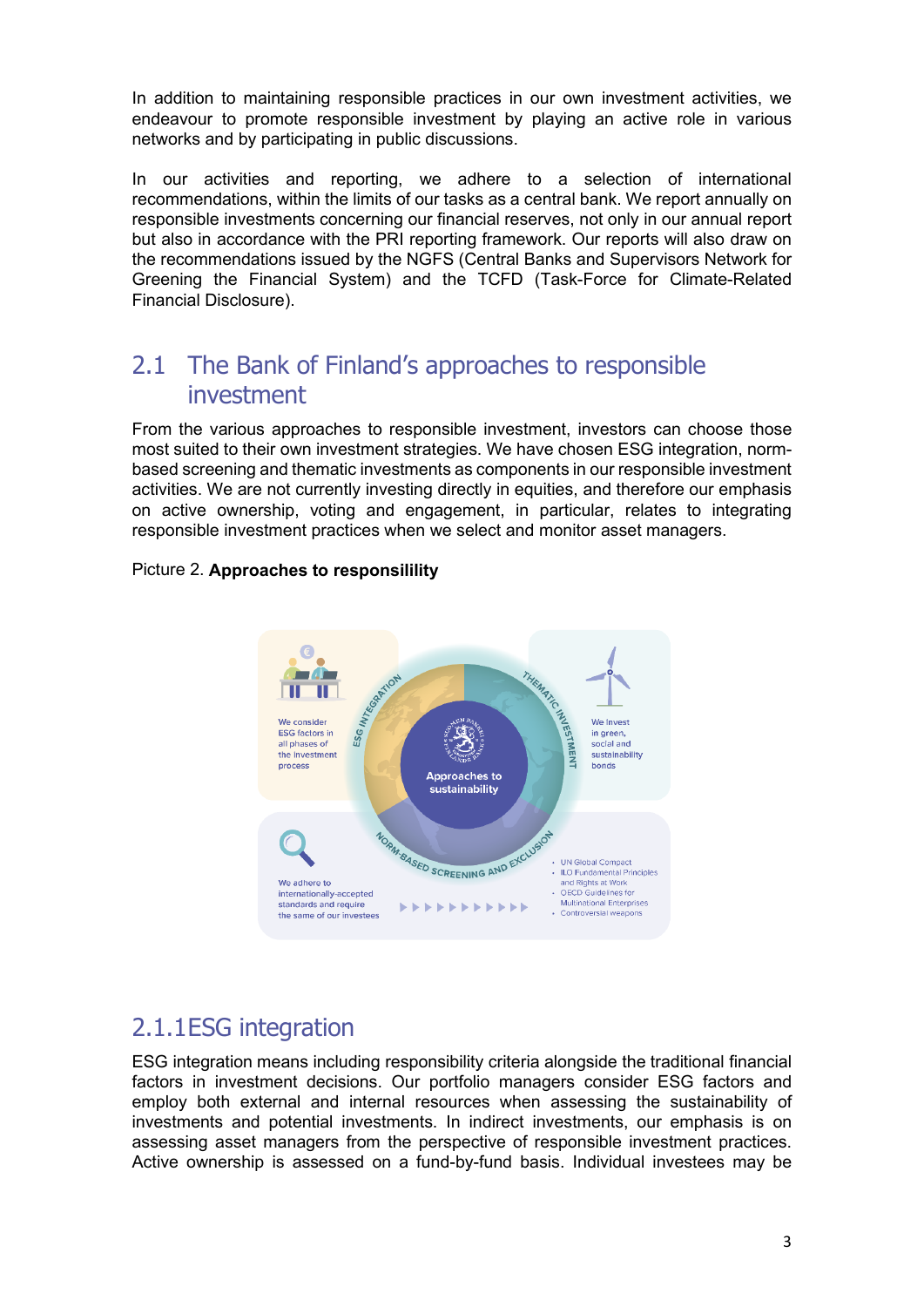brought up in meetings with asset managers, if necessary. The Bank of Finland's own questionnaire or a questionnaire already widely used in the sector is sent to asset managers each year. This serves to monitor the sustainability aspects in the funds the Bank of Finland invests in and asset managers' general measures to develop their responsible investment policies.

ESG integration also includes the identification of opportunities and risks associated with climate change and impact analysis. Climate change has become one of the main issues to be considered in recent years. The Bank of Finland's sustainability programme published in December 2019, also focuses in the next few years on three areas: the promotion of sustainable growth and wellbeing, making an impact using information and cooperation, and the management of climate risks. The aim is to provide comprehensive climate data both for portfolio managers and for impact reporting during 2021. In September 2021, The Bank of Finland published a climate target for its own investment activities. The goal is to achieve carbon neutrality by 2050 at the latest for the entire portfolio, excluding gold<sup>[1](#page-3-0)</sup>. In 2022, extensive climate data will become available to portfolio managers and for the reporting of impacts.

## 2.1.2 Norm-based screening and exclusion

In addition to adherence to regulations, the minimum requirement for our direct investments is that investees comply with internationally accepted standards, or 'norms'. In this context, these are, for example, the United Nations Global Compact principles, the International Labour Organisation's fundamental principles and rights at work and the OECD Guidelines for Multinational Enterprises. We do not make direct investments in companies that manufacture prohibited/controversial weapons as defined in international treaties.

Our portfolio managers use external service providers' analyses to screen direct investments, asset managers and counterparties. Although norm-based screening does not extend to external asset managers' portfolios, we carry out such screening of asset management companies and counterparties whenever possible. Norm-based screening is also one part of the selection of external asset managers.

If we are holding a company among our direct investments that does not meet our responsibility criteria based on norm-based screening, we will refrain from new investments in said company. If a company in our portfolio has initiated active corrective measures, we can maintain our investment in the company. A divestment process will be initiated if the company has not commenced corrective action. Further investments may be made once confirmation has been obtained that the company has taken corrective action and is no longer in breach of the standards. Decisions on issuer exclusion based on responsibility criteria are taken by the Bank of Finland's internal working group on responsible investment.

## 2.1.3 Thematic investment

In addition to the aforementioned approaches, we make fixed-income investments in green, social and sustainability bonds and bonds issued by development banks. For an investment to be included in the thematic investment category, it must fulfil third-party assessment criteria.

<span id="page-3-0"></span> $1$  An internationally accepted carbon footprint methodology does not yet exist for gold.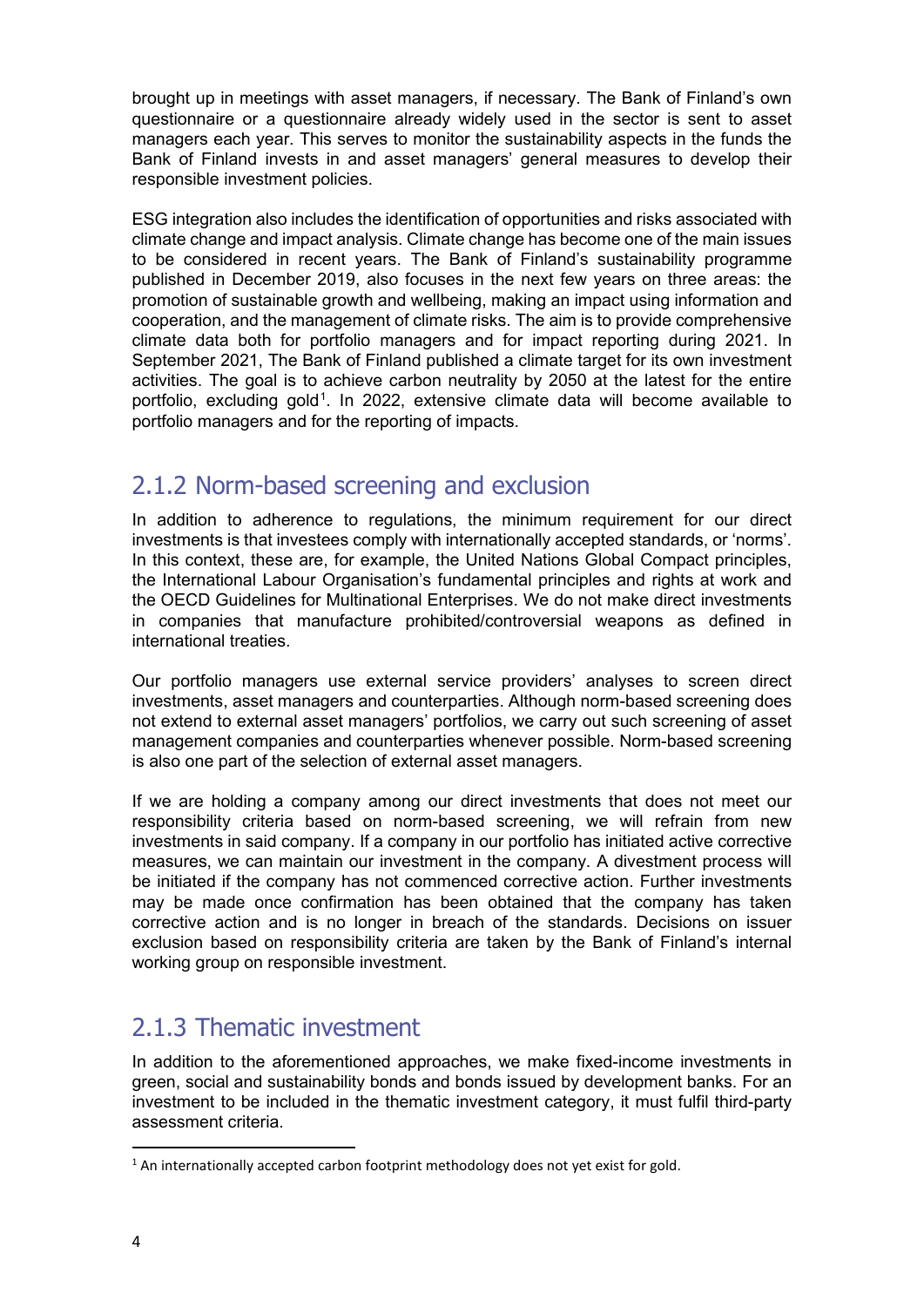## 2.2 Climate target for the Bank of Finland's own investment activities

The Bank of Finland has adopted a climate target for its own investment activities: carbon neutrality by 2050 at the latest. The target applies to all asset classes, excluding gold, for which an internationally accepted carbon footprint methodology does not yet exist. In the initial phase, the calculation includes direct emissions from investments (Scope 1) and emissions from purchased electricity and energy (Scope 2). As the calculation methodology develops, it may also take into account indirect emissions (Scope 3). As the main target is aimed well into the future, the Bank has developed a variety of interim targets to facilitate the achievement of the main target. These interim targets will enable monitoring of the trend in responsible investment and enhance the credibility of activities via regular reporting of results.

## 2.2.1 Asset class-specific interim targets

The interim targets provide a roadmap towards a more extensive carbon neutrality target. The Bank of Finland's investment activities comprise several asset classes, for each of which the Bank has developed a qualitative or quantitative first phase interim target. The interim targets will be reviewed in 2025 at the latest, accompanied by the setting of intermediate targets for the next phase. In setting the next interim targets, and in addition to other information, the Bank will also utilise information obtained on the preceding period, to ensure the highest possible level of effectiveness and significance for the interim targets relative to the resources available.

Achieving the Bank of Finland's target will require successes also from other entities, both asset managers and securities issuers. Regular monitoring of activities is therefore essential, to ensure the trend and adequate speed of developments. For this reason, too, it is important to further develop reporting.

| Qualitative target  | The Bank of Finland contributes to public        |
|---------------------|--------------------------------------------------|
|                     | discussion on climate change and thereby         |
|                     | encourages governments to set adequate national  |
|                     | determined contributions, in line with the Paris |
|                     | Agreement on climate change.                     |
| Quantitative target | No quantitative target                           |

|  |  |  | Table 1. Interim targets for government bond investments |  |  |
|--|--|--|----------------------------------------------------------|--|--|
|--|--|--|----------------------------------------------------------|--|--|

#### Table 2. **Interim targets for investments in government-related debt instruments**

| Qualitative target  | Encourages government-related issuers to set         |
|---------------------|------------------------------------------------------|
|                     | climate targets for their own investment activities. |
| Quantitative target | No quantitative target at this stage, but it will be |
|                     | possible to add one as more information becomes      |
|                     | available on the results of the first phase.         |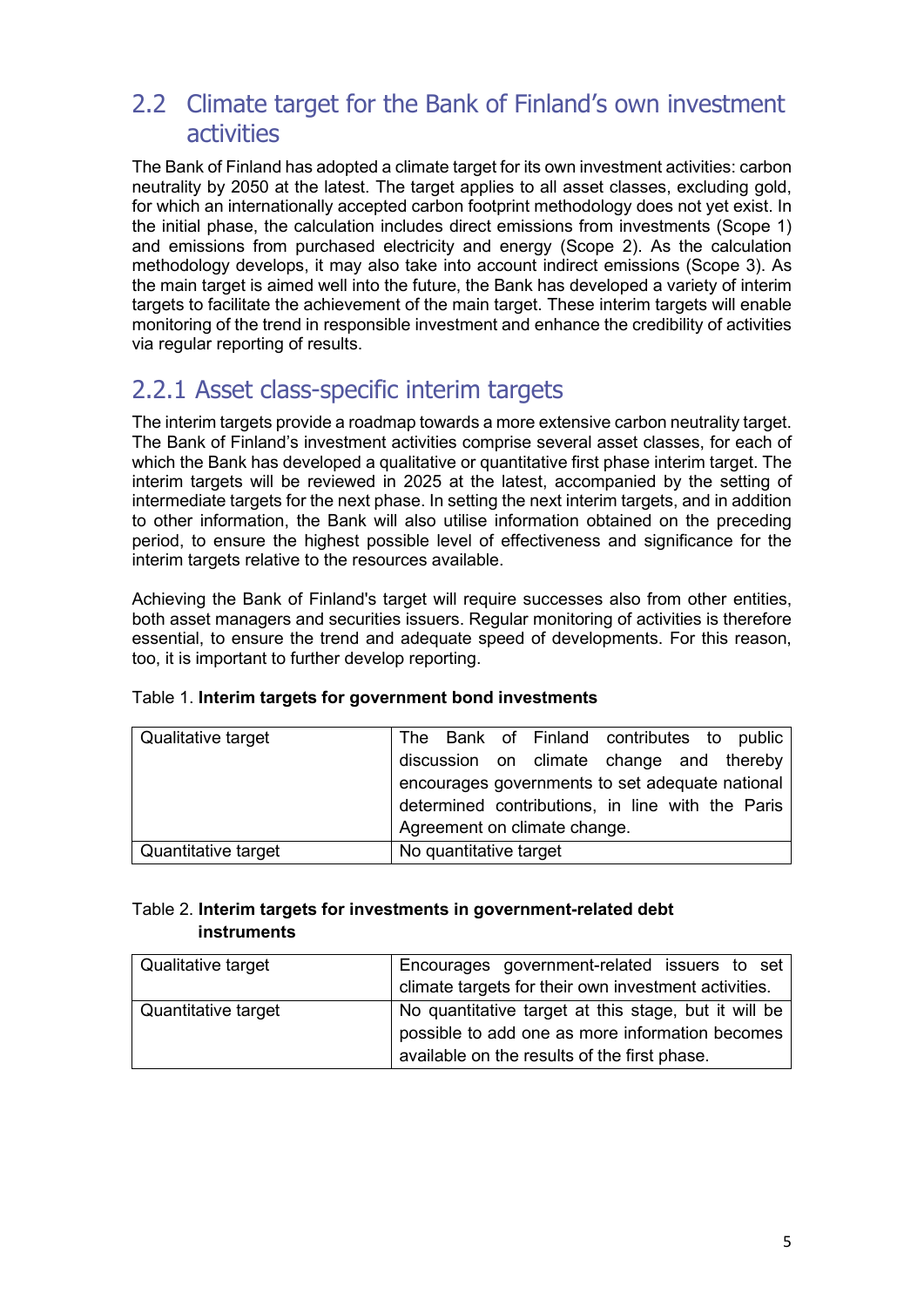| Sector-specific limits:<br>Quantitative target<br>A maximum 2% of turnover from thermal coal<br>by the end of 2022                                                                                                                                                                                                                                                                                           | Qualitative target |
|--------------------------------------------------------------------------------------------------------------------------------------------------------------------------------------------------------------------------------------------------------------------------------------------------------------------------------------------------------------------------------------------------------------|--------------------|
| A maximum 5% of turnover from the use of coal<br>energy by the end of 2022<br>A maximum 10% of turnover from oil drilling by<br>the end of 2022<br>A maximum 40% of turnover from<br>qas<br>production by the end of 2022<br>Arctic drilling, oil sands, deep-sea drilling (i.e.<br>non-typical forms of oil and gas production) will<br>be addressed in 2022 when related information<br>becomes available. |                    |

#### Table 3. **Interim targets for corporate bond investments**

#### Table 4. **Interim targets for equity investments**

| Qualitative target  | The asset manager or product has a sufficiently<br>comprehensive and ambitious climate target/impact<br>(applies to current and new asset managers). |
|---------------------|------------------------------------------------------------------------------------------------------------------------------------------------------|
| Quantitative target | 50% emission reduction target for the entire equity<br>portfolio by the end of 2025 compared with the<br>figure for Q1 2021.                         |

#### Table 5. **Interim targets for real estate funds**

| Qualitative target  | The asset manager or product has a sufficiently<br>comprehensive and ambitious climate<br>target/impact (applies to current and new asset<br>managers). |
|---------------------|---------------------------------------------------------------------------------------------------------------------------------------------------------|
| Quantitative target | No quantitative target at this stage, possible to add<br>one later.                                                                                     |

#### Table 6. **Interim targets for other investments managed by asset managers**

| Qualitative target  | The asset manager or product has a sufficiently               |  |  |
|---------------------|---------------------------------------------------------------|--|--|
|                     | comprehensive and ambitious<br>climate                        |  |  |
|                     | target/impact (applies to current and new asset<br>managers). |  |  |
| Quantitative target | No quantitative target at this stage, possible to add         |  |  |
|                     | one later.                                                    |  |  |